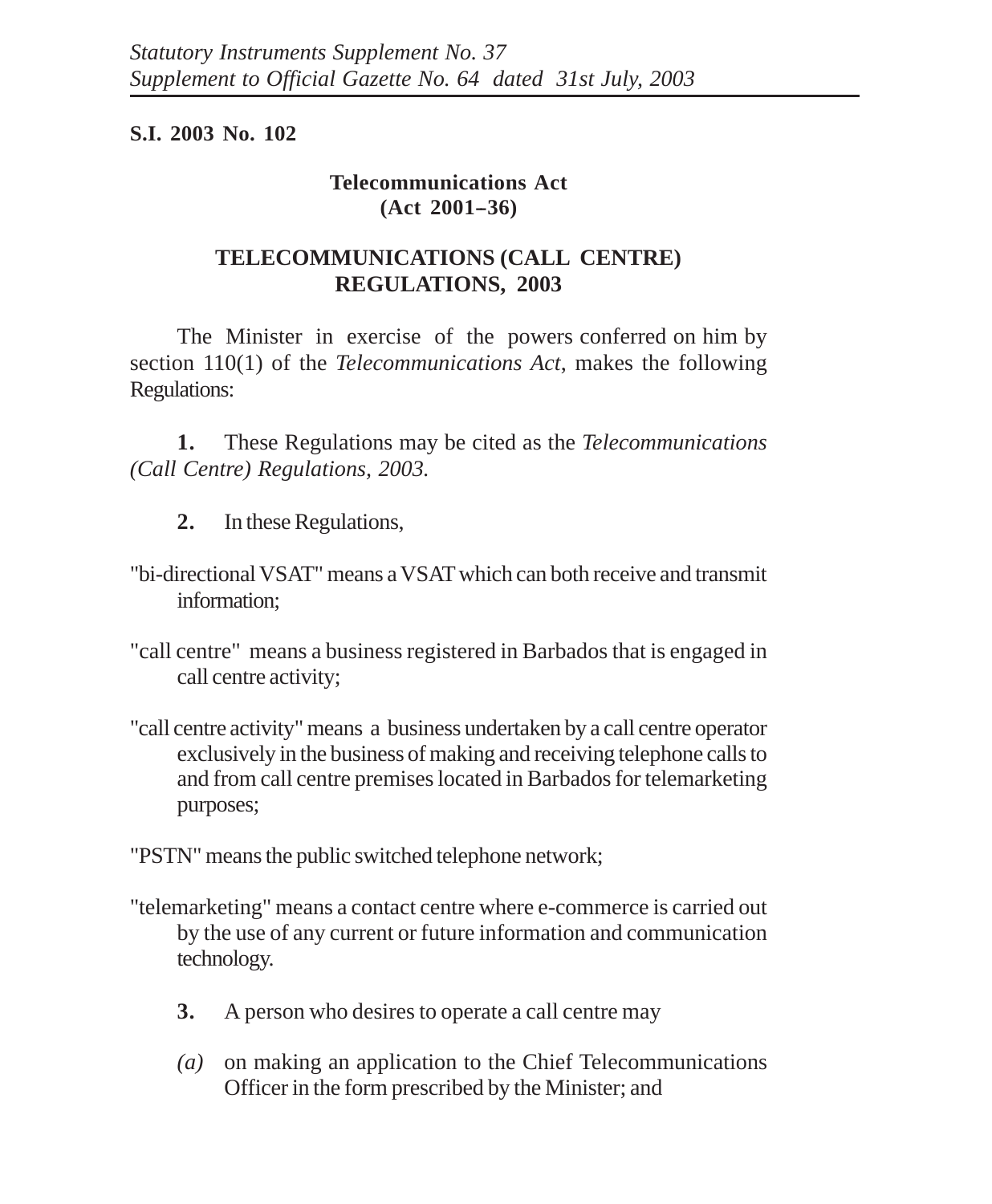............... ............... fee specified in the *Telecommunications (Licence Fees)* ............... ............... ............... ............... ............... ............... *(b)* on payment to the Chief Telecommunications Officer of the *Regulations, 2003*

obtain a licence from the Chief Telecommunications Officer for that purpose.

**4.** The holder of a licence issued under regulation 3 may use a bidirectional VSAT where

- *(a)* there is certification of the call centre by the Barbados Industrial Development Corporation;
- *(b)* the VSAT is to be used solely for the call centre business;
- *(c)* there is no interconnection of the VSAT to the PSTN;
- *(d)* there is no interconnection of the VSAT to the network of the domestic mobile carriers;
- *(e)* there is no resale of any third party telecommunications services, lease or provision of any third party telecommunications services via the VSAT;
- *(f)* the licensee has been granted a VSAT licence; and
- *(g)* the licensee undertakes not to resell, exchange or barter for any consideration or in any other way make these telecommunications services available to third parties.
- **5.** A licence issued under regulation 3
- *(a)* is not transferable; and
- *(b)* shall be in such form and may be subject to such conditions as the Minister determines.

S.I. 2003 No. 78.